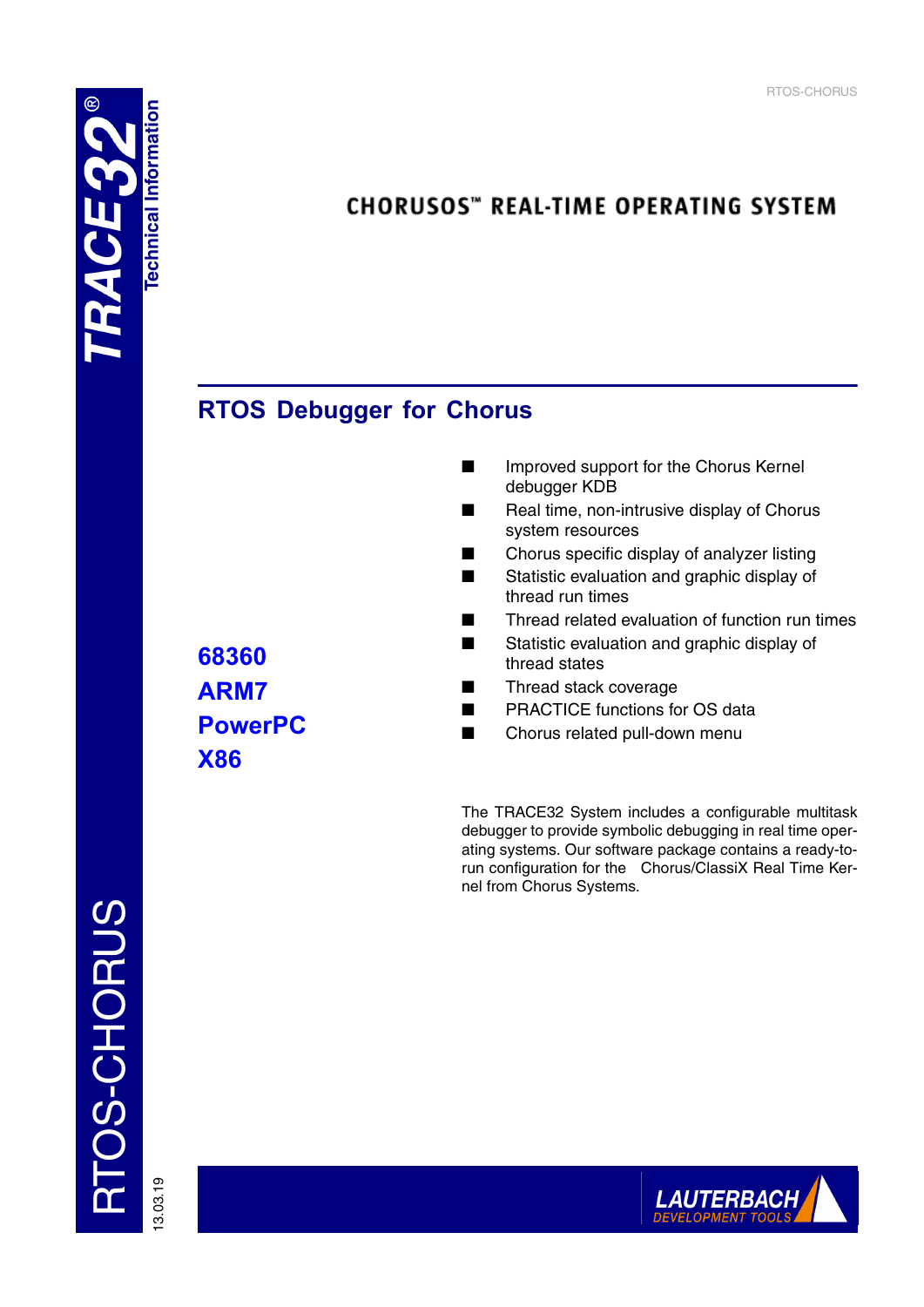## **Multitask Debugging on TRACE32 with ChorusOS**

## **Improved support for the ChorusOS Kernel Debugger KDB**

ChoursOS provides a kernel debugger called KDB, which runs on the target. TRACE32 provides an interface to this debugger. I.e. you can control the debugger and view it's outputs inside the TRACE32 surface. The communication is set up via the emulator's dual

port memory, substituting the serial interface routines of KDB. This technique provides high speed, transparent communication with the target without the use of any serial hardware or other target resources.

| E::term e:K T320UT e:K T32IN<br>$ $ - $ $ $\Box$ $ $ $\times$                       |  |  |  |  |  |  |  |  |  |
|-------------------------------------------------------------------------------------|--|--|--|--|--|--|--|--|--|
| Local Site Number 1, Incarnation Number 1                                           |  |  |  |  |  |  |  |  |  |
| Kernel initialization done                                                          |  |  |  |  |  |  |  |  |  |
| Kernel size: text 161280 + data 11100 + bss 820496 = 992876                         |  |  |  |  |  |  |  |  |  |
| Kernel modules : CORE SCHED_FIFO SEM MEM_FLM KDB TICK KBIM MON LAP LAP_BIND MUTE    |  |  |  |  |  |  |  |  |  |
| <b>K TIMEOUT</b><br>Boot actors set-up done                                         |  |  |  |  |  |  |  |  |  |
|                                                                                     |  |  |  |  |  |  |  |  |  |
| Tupe ≺return> to proceed with boot actors execution                                 |  |  |  |  |  |  |  |  |  |
| lassertion "count" failed: file "main.C", line 801                                  |  |  |  |  |  |  |  |  |  |
| entering debugger via callDebug trap                                                |  |  |  |  |  |  |  |  |  |
|                                                                                     |  |  |  |  |  |  |  |  |  |
| Enter Debugger (internal)                                                           |  |  |  |  |  |  |  |  |  |
| Thread 1 (Idle) Actor b0001 1 (kern), Int Level 0<br>439362: kern:callDebug+0x2 rts |  |  |  |  |  |  |  |  |  |
|                                                                                     |  |  |  |  |  |  |  |  |  |
| kdba> 1A                                                                            |  |  |  |  |  |  |  |  |  |
| CHORUS/ClassiX r3.0.2 Site 1 Time 0                                                 |  |  |  |  |  |  |  |  |  |
| ACTOR-UI<br>KEY<br>LID TYPE STATUS<br>TH# NAME                                      |  |  |  |  |  |  |  |  |  |
| 000b0001 00000001<br>00000001 00000001 0001 SUP STARTED 001 kern                    |  |  |  |  |  |  |  |  |  |
| 000b0001 00000002<br>00000002 00000003 0002 SUP STARTED 000 N_sum                   |  |  |  |  |  |  |  |  |  |
| <b>АААЬААА1 АААААААЗ</b><br>00000003 00000000 0003 SUP STARTED 000 PD               |  |  |  |  |  |  |  |  |  |
| 000b0001 00000004<br>00000004 00000004 0004 SUP STARTED 000 AM                      |  |  |  |  |  |  |  |  |  |
| 000b0001 00000005<br>00000005 00000001 0005 SUP STARTED 001 C_INIT<br>kdba> Ø       |  |  |  |  |  |  |  |  |  |

## Terminal window to the ChorusOS kernel debugger KDB

## **Kernel and/or Application Debugging**

Due to the fact, that TRACE32 is a hardware debugging tool, you are able to debug anything you want, including bootstrap code, initialization phase, interrupt routines, drivers, kernel, etc. Additionally, TRACE32 has a special

MMU support, which allows you to debug ChorusOS applications (actors), too. An internal logic provides you with an easy access to all actor memory spaces.

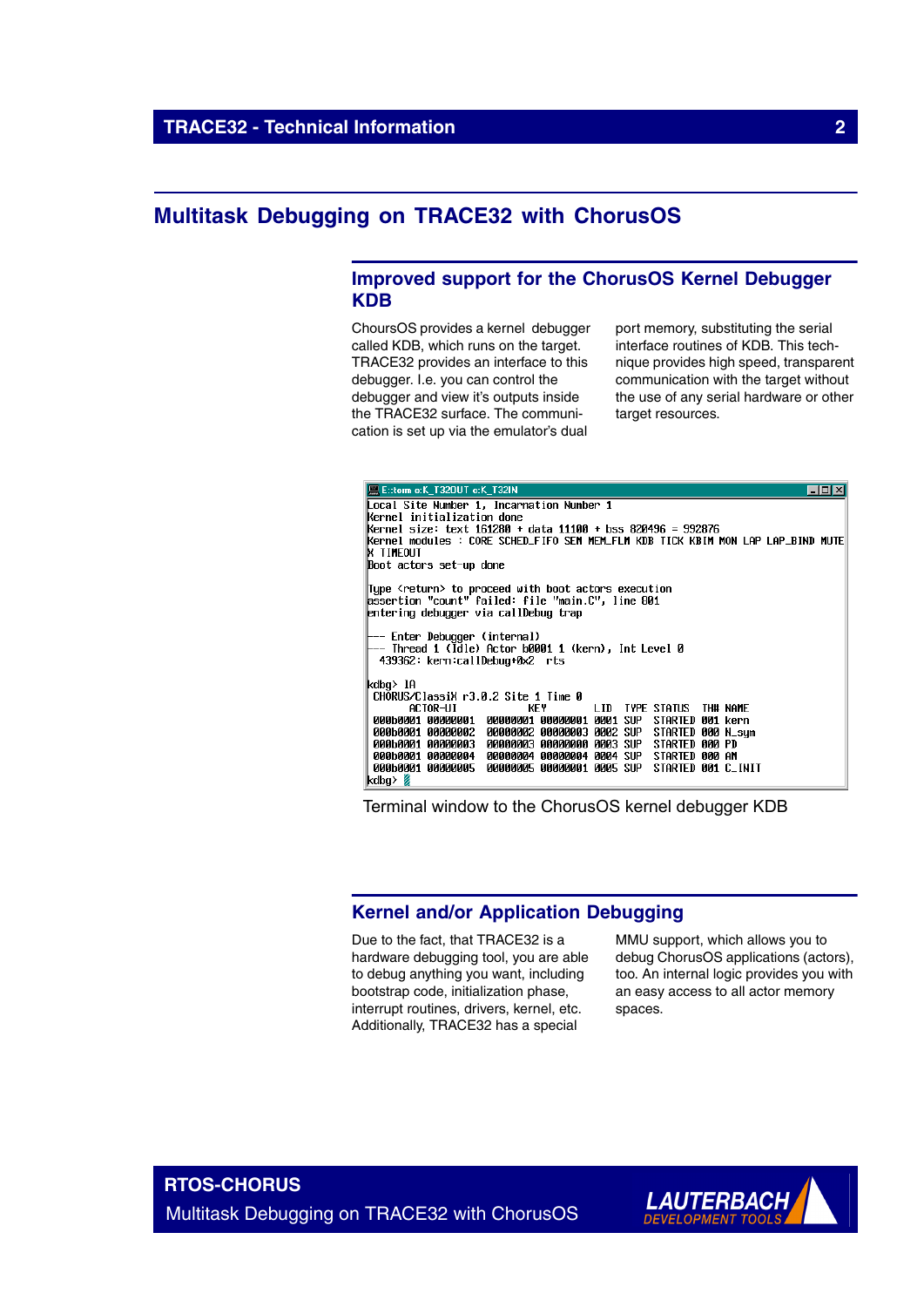## **Real time, non-intrusive display of ChorusOS system resources**

The TRACE32 multitask debugger for ChorusOS provides display functions, closely mirroring the command set of KDB. The system resources actors, threads, ports and resources can be displayed. In addition, by using the emulators dual-port memory, the display of all these regions can be viewed non-intrusively in real time. The tables are updated permanently ("On The Fly"), without affecting the application at all. Moreover, these functions are still available, when the KDB is not linked to your software.

| <b>A.</b> Entask.la        |          |              |                   |          |                   |      |            |             |     | $\Box$ o $\Box$                |
|----------------------------|----------|--------------|-------------------|----------|-------------------|------|------------|-------------|-----|--------------------------------|
| magic                      | actor-ui |              |                   | keu      |                   | l id |            | type status | th# | name                           |
| <b>0001EEEC</b>            |          |              | 000B0000 00000001 | 00000001 | 00000001          | 1.   | <b>SUP</b> | STARTED 3.  |     | $\blacktriangle$<br>kern       |
| 0001EE24                   | 000B0001 |              | 00000001          | 00000002 | 00000002          | 2.   | <b>SUP</b> | STARTED 0.  |     | <b>PD</b>                      |
| 0001ED5C                   | 000B0001 |              | 00000002          | 60000003 | 00000003          | З.   | <b>SUP</b> | STARTED     | 1.  | KT_prs_s                       |
| 0001EC94                   |          |              | AAABAAA1 AAAAAAA3 |          | 00000004 00000004 | 4.   | <b>SUP</b> | STARTED 1.  |     | KT_ebd_s                       |
|                            |          |              |                   |          |                   |      |            |             |     |                                |
| ▣                          |          |              |                   |          |                   |      |            |             |     | $\mathbf{F}$                   |
|                            |          |              |                   |          |                   |      |            |             |     |                                |
| <b>ALE: TASK.LA 1ED5C</b>  |          |              |                   |          |                   |      |            |             |     | $\Box$ olxi                    |
| maqic                      | actor-ui |              |                   | key      |                   | lid  |            | tupe status | th# | name                           |
| 0001ED5C                   |          |              | 000B0001 00000002 | 00000003 | 00000003          | з.   | SUP        | STARTED 1.  |     | $\blacktriangle$<br>$KI_prs_s$ |
|                            |          |              |                   |          |                   |      |            |             |     |                                |
| SAVED MESSAGES: 0.         |          |              | msqs              |          |                   |      |            |             |     |                                |
|                            |          |              |                   |          |                   |      |            |             |     |                                |
| thread−ctx lid<br>00012B04 | 6.       | name<br>main |                   |          |                   |      |            |             |     |                                |
|                            |          |              |                   |          |                   |      |            |             |     |                                |
| port–ctx                   | lid      |              | enabled msg#      |          |                   |      |            |             |     |                                |
| 00011ED0                   | def      | no           | 0.                |          |                   |      |            |             |     |                                |
| 00011DBC                   | 1.       | no           | Ø.                |          |                   |      |            |             |     |                                |
| 00011E18                   | 0.       | ues          | Ø.                |          |                   |      |            |             |     |                                |
|                            |          |              |                   |          |                   |      |            |             |     |                                |
| rqn∶ start size            |          |              | offset            | alloc    | options           |      |            |             |     |                                |
| 00019000                   | 00005000 |              | 00000000          | 00005000 | EX SU NS          |      |            |             |     |                                |
| 00087000                   | 0000F000 |              | 00000000          | 0000F000 | <b>UR SUNS</b>    |      |            |             |     |                                |
| $\blacksquare$             |          |              |                   |          |                   |      |            |             |     |                                |

Actor list window and detailed window of one specific actor

| <b>A.</b> Entask.lt |       |      |             |                |         |                        |                        |
|---------------------|-------|------|-------------|----------------|---------|------------------------|------------------------|
| ctx                 | 1 i d | prio | $SC =$      | ms<br>n        | status  | name                   | owner                  |
| <b>MANASEEC</b>     |       | 256. | 00 — 01 —   | 00             | readu   |                        | kern                   |
| <b>00012E24</b>     | 2.    | 100. |             | 00 - 01 - 00   | waiting | <b>IpcDeferredHand</b> | kern                   |
| <b>00012D5C</b>     | З.    | 94.  |             | $00 - 01 - 00$ | waiting | <b>IpcPortHandler</b>  | kern                   |
| <b>00012B04</b>     | 6.    | 10.  |             | 00 - 01 - 00   | waiting | main                   | $Klprs-s$              |
| <b>D0012A3C</b>     |       | 10.  | $00 - 01 -$ | 00             | runnina | main                   | $KI$ <sub>_ebd_s</sub> |
|                     |       |      |             |                |         |                        |                        |

Thread list window

| <b>ALE: TASK.LP</b> |                   |     |                    |    |                     |  |
|---------------------|-------------------|-----|--------------------|----|---------------------|--|
| <b>ctx</b>          | port-ui           | lid | enabled msq# actor |    |                     |  |
| <b>00011F88</b>     | aaaraaaa aaaaaaa1 | def | nn                 | Ø. | kern                |  |
| <b>00011F2C</b>     | AAABAAA1 AAAAAAA1 | def | no                 | Й. | PD                  |  |
| <b>00011ED0</b>     | aaaraaa1 aaaaaaa2 | def | no                 | Ø. | $Klprs-s$           |  |
| <b>ИЙИ11F74</b>     | RAARAAA1 AAAAAAA3 | def | nn                 | 0. | $KT_{ebd,s}$        |  |
| 00011E18            | AAAAAAA1 AAAAAAA1 | Й.  | ues                | Ø. | $KI_{\text{prs}_s}$ |  |
| <b>MAA11DRC</b>     | 00000001 00000002 |     | yes                | 0. | $KI_prs_s$          |  |
| $\blacksquare$      |                   |     |                    |    |                     |  |

Port list window

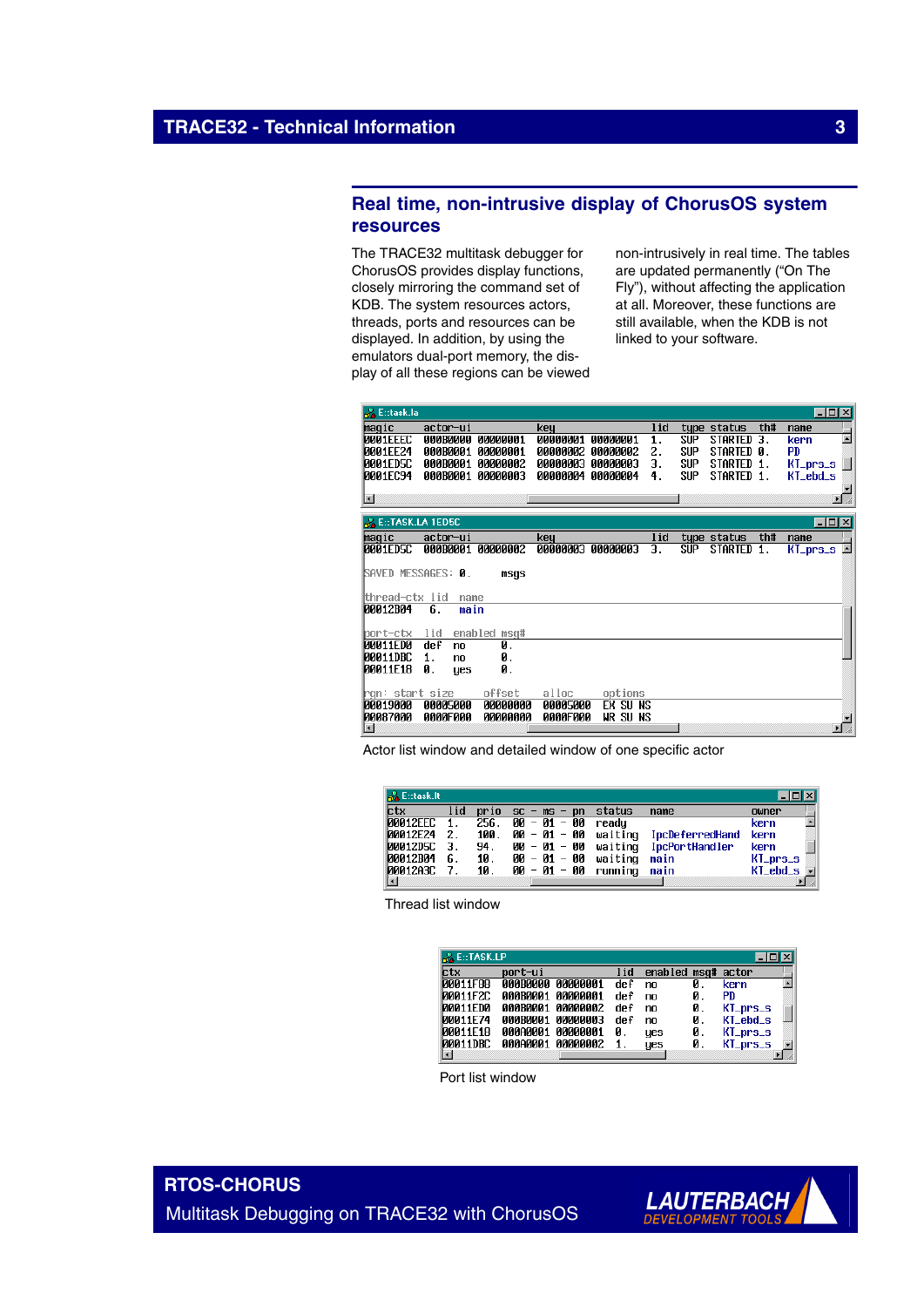## **ChorusOS specific display of analyzer listing**

The data recorded in the analyzer can be displayed and interpreted specific to the operating system. The thread switches are displayed symbolically.

| Etta.I Ltask |        |         |     |          |                 |                 |                        |  |  |
|--------------|--------|---------|-----|----------|-----------------|-----------------|------------------------|--|--|
| Goto         | Find   | Set Ref |     | Set Zero |                 | View            |                        |  |  |
| record       |        |         |     |          |                 |                 |                        |  |  |
| 002672       |        |         |     |          |                 |                 |                        |  |  |
|              | THRFAD | Й.      | $=$ |          |                 |                 | АААААААА : АААААААА    |  |  |
|              | THREAD | 1.      | $=$ | kern     | - :             | <b>AAA12EEC</b> |                        |  |  |
|              | THRFAD | 2.      | Ξ   | kern     |                 |                 | <b>IpcDeferredHand</b> |  |  |
|              | THREAD | 1.      | $=$ | kern     | ÷               | <b>AAA12EEC</b> |                        |  |  |
|              | THRFAD | 2.      | $=$ | kern     | ÷               |                 | <b>IpcDeferredHand</b> |  |  |
|              | THREAD | 1.      | $=$ | kern     | $\sim$          | <b>AAA12EEC</b> |                        |  |  |
|              | THREAD | 3.      | Ξ   | kern :   |                 |                 | <b>IpcPortHandler</b>  |  |  |
|              | THREAD | 1.      | $=$ | kern     | ÷               | <b>AAA12FFC</b> |                        |  |  |
|              | THREAD | 11.     | $=$ |          | <b>АААААААА</b> | ÷               | <b>ПЛЛ12Г.94</b>       |  |  |
|              | THREAD | 1.      | $=$ | kern     | . .             | <b>AAA12FFC</b> |                        |  |  |
|              | THREAD | 11.     | $=$ |          | 00000000        | ÷               | 00012C94               |  |  |
|              | THREAD | 26.     | $=$ |          | 00000000        | ÷               | 00012BCC               |  |  |
|              | THREAD | 6.      | $=$ |          | KT_prs_s main   |                 |                        |  |  |
|              | THREAD | 7.      | $=$ |          | KT_ebd_s main   |                 |                        |  |  |
|              | THREAD | 6.      | $=$ |          | KT_prs_s main   |                 |                        |  |  |
|              | THREAD | 7.      | Ξ   |          | KT_ebd_s:       |                 | main                   |  |  |
| 002655       |        |         |     |          |                 |                 |                        |  |  |
|              | ۰I     |         |     |          |                 |                 |                        |  |  |

Analyzer listing, display of thread switches

## **Statistic evaluation and graphic display of thread run times**

The analyzer can calculate statistic tables of thread run times and thread switches. A graphical diagram shows which thread was active at a specific time, giving a clear view of the behaviour of the system.



Statistics and flow of threads



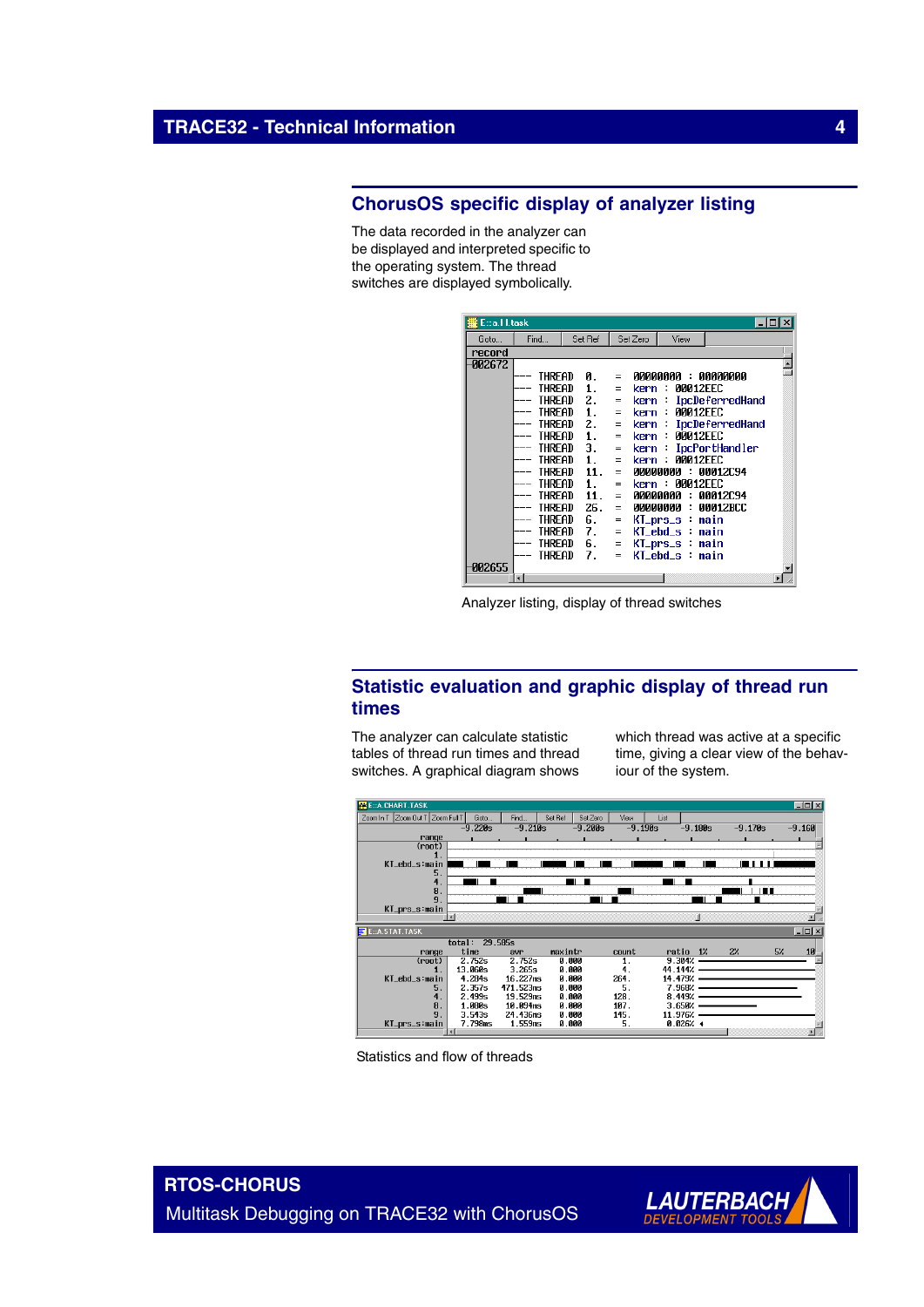## **Thread related evaluation of function run times**

The statistic and graphic evaluation of function calls and function run times can be done dependant to the actual running thread. This is necessary, if different threads call one single function at the same time, or if a thread switch occurs in between the function.

## **Statistic evaluation and graphic display of thread states**

These tabular and graphical analyses of the status of threads show the various states (i.e. running, ready, waiting, suspended and undefined) and times each thread spent in each state. A

graphical view of the data can help to highlight prioritisation problems, critical paths etc.



Statistics and flow of thread states

## **Thread Stack Coverage**

In real time systems it is quite important to know, how much stack space each thread consumes. For this purpose a special window shows the current and the maximum usage of each separate thread.

| <b>ALE: TASK.STK</b>                |              |     |         |          |          |             |         |    |    |  |
|-------------------------------------|--------------|-----|---------|----------|----------|-------------|---------|----|----|--|
|                                     | magic bottom | top | sp(stk) | sp(reg)  | curr max |             | usage 0 | 10 | 20 |  |
| 0001258C 00073000 00070000 00072F50 |              |     |         |          |          | 1% ААА7АFFА | 662     |    |    |  |
| 00012A3C 01010000 0100D000 0100FD1C |              |     |         |          |          | 6% 0100FB50 | 97      |    |    |  |
| 0001271C 0006D000 0006A000 0006CF50 |              |     |         |          |          | 1% АААБАЕЕА | 66%     |    |    |  |
| 00012654 00070000 0006D000 0006FF50 |              |     |         |          |          | 1% AAAGDEEA | 662     |    |    |  |
|                                     |              |     |         | 01009074 |          |             |         |    |    |  |
|                                     |              |     |         |          |          |             |         |    |    |  |

Thread stack coverage window



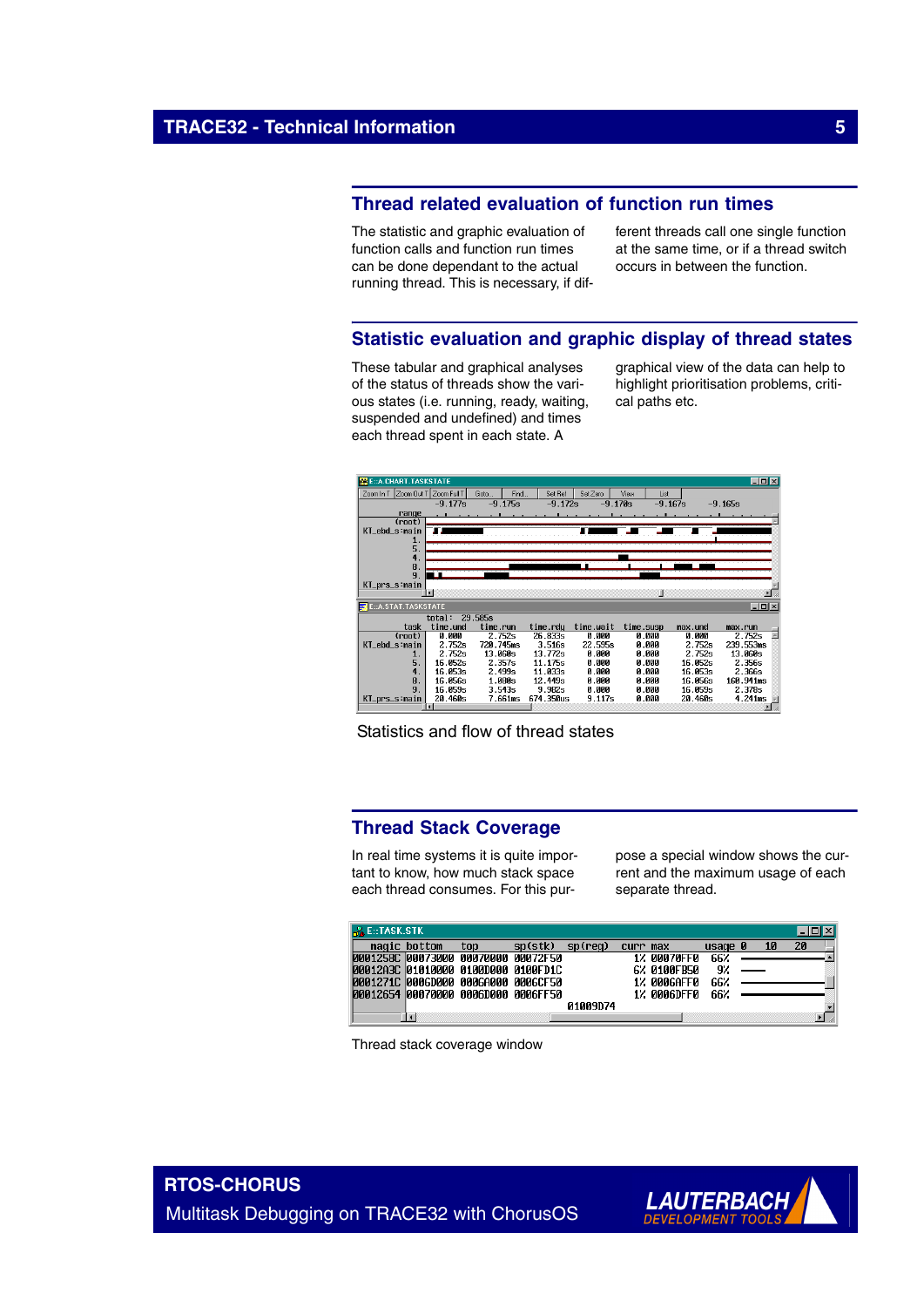## **PRACTICE functions for OS data**

The support includes extended PRAC-TICE functions for process specific data. E.g. the function "task.actor.start ("myActor\_s", 1)" returns the code address of the supervisor actor "myActor".

## **ChorusOS related pull-down menu**

Because the menu bar of the TRACE32 user interface can be fully costomized, you can create a new pull down menu, including operating system specific commands. We deliver ChorusOS support with an example for such specific menues, which provides fast access to the ChorusOS features.

**RTOS-CHORUS** Multitask Debugging on TRACE32 with ChorusOS

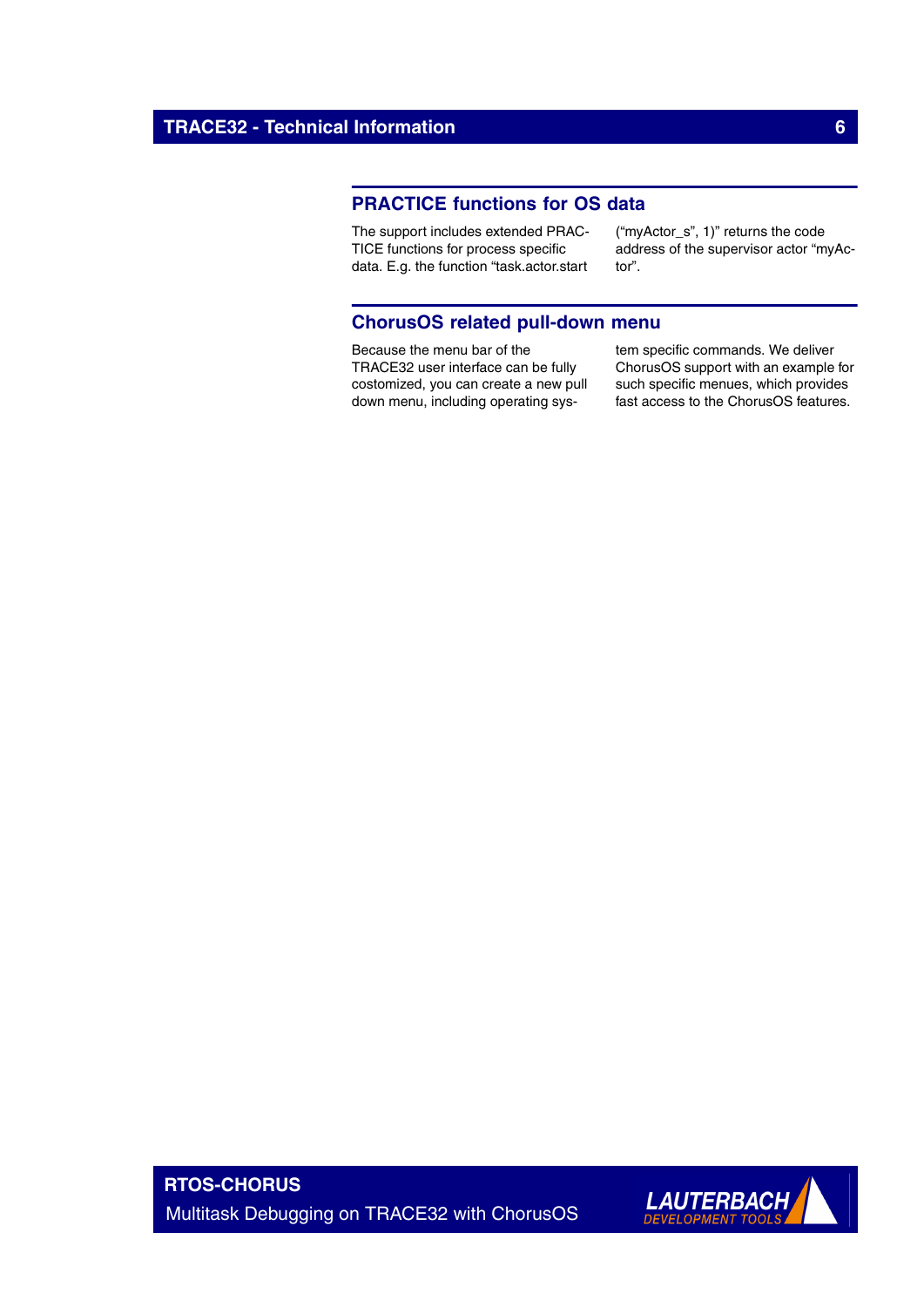## **TRACE32 - Technical Information 7** *TRACE32 - Technical Information*

|                                                                                                 | <b>KDB</b> Terminal         |                           |
|-------------------------------------------------------------------------------------------------|-----------------------------|---------------------------|
|                                                                                                 | <b>List Actors</b>          |                           |
|                                                                                                 | List Threads                |                           |
|                                                                                                 | List Ports                  |                           |
|                                                                                                 | List Resources              |                           |
| TRACE32<br>$\Delta \lambda$                                                                     | Stack Coverage ▶            | EOX                       |
| Run CPU<br><b>File</b><br>Devices Trigger<br>Break<br>Analyzer<br><b>View</b><br>Var<br>Edit    | Perf Cov Chorus Window Help |                           |
| 罂<br>$\mathcal{R}$   $\mathcal{R}$  <br>$\mathfrak{S}^{\text{m}}$<br>$ \mathbf{H}  \mathbf{B} $ |                             |                           |
| E                                                                                               |                             |                           |
| $\mathsf{flags}$ ystem : ON                                                                     |                             |                           |
| trigger<br>devices<br>Var<br>emulate<br>Data<br>Analyzer                                        | PERF<br>Port                | previous<br>Step<br>other |
| SP:0043306E \\kern\Global\ sysTime+2C<br>stopped                                                |                             | ΙAΙ<br>MIX<br>h.          |

TRACE32 with ChorusOS menu

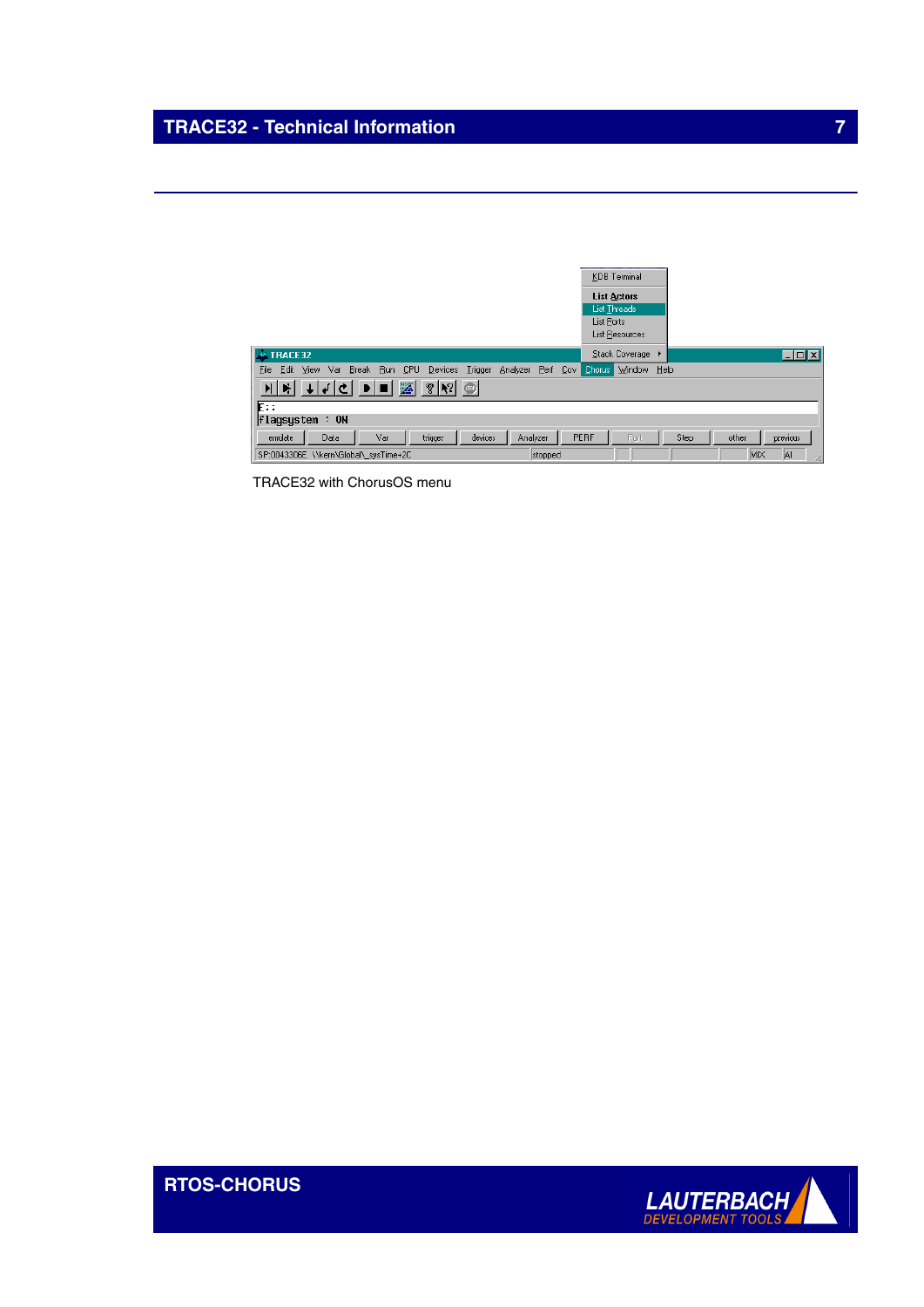## **Contact**

## **International Representative**

#### **Argentina**

Anacom Eletronica Ltda.<br>Mr. Rafael Sorice<br>Rua Nazareth, 807, Barcelona<br>BR-09551-200 São Caetano do Sul, SP<br>Phone: +55 11 3422 4242<br>FAX: +55 11 3422 4242<br>EMAIL: rsorice@anacom.com.br

#### **Australia**

Embedded Logic Solutions P/L<br>Mr. Ramzi Kattan<br>Suite 2, Level 3<br>Parramatta NSW 2150<br>Parramatta NSW 2150<br>Phone: +61 2 9687 1880<br>FMAIL: sales@emlogic.com.au

### **Austria**

Lauterbach GmbH<br>Altlaufstr. 40<br>D-85635 Höhenkirchen-Siegertsbrunn<br>Phone: +49 8102 9876 187<br>FAX: +49 8102 9876 187<br>EMAIL: sales@lauterbach.com

#### **Belgium**

Tritec Benelux B.V. Mr. Robbert de Voogt Stationspark 550 NL-3364 DA Sliedrecht Phone: +31 184 41 41 31 FAX: +31 184 42 36 11 EMAIL: software@tritec.nl

#### **Brazil**

Anacom Eletronica Ltda.<br>Mr. Rafael Sorice<br>Rua Nazareth, 807, Barcelona<br>BR-09551-200 São Caetano do Sul, SP<br>Phone: +55 11 3422 4242<br>FAX: +55 11 3422 4242<br>EMAIL: rsorice@anacom.com.br

#### **Canada**

Lauterbach Inc. Mr. Udo Zoettler 4 Mount Royal Ave. USA-Marlborough, MA 01752 Phone: +1 508 303 6812 FAX: +1 508 303 6813 EMAIL: info\_us@lauterbach.com

### **China Beijing**

Lauterbach Technologies Co., Ltd<br>Mr. Linglin He<br>Beijing Office<br>A3,South Lishi Road, XiCheng District<br>Beijing 100037, P.R. China<br>Phone: +86 10 68023523<br>FMAIL: linglin.he@lauterbach.com

### **China Shenzhen**

Lauterbach Technologies Co., Ltd<br>1406/E Xihaimingzhu Building<br>No.1 Taoyuan Road, Nanshan District<br>Shenzhen 518052, P.R. China<br>Phone: +86 755 8621 0675<br>FAX: +86 755 8621 0675<br>EMAIL: emily.zhang@lauterbach.com

#### **China Suzhou**

Lauterbach Technologies Co., Ltd<br>Mr. Linglin He<br>Hengyu Square, Rm 709<br>Suzhou, 215021 P.R. of China<br>Suzhou, 215021 P.R. of China<br>Phone: +86 512 6265 8030<br>FMAIL: info\_cn@lauterbach.com

## **Czech. Republic**

Lauterbach GmbH<br>Altlaufstr. 40<br>D-85635 Höhenkirchen-Siegertsbrunn<br>Phone: +49 8102 9876 187<br>FAX: +49 8102 9876 187<br>EMAIL: sales@lauterbach.com

#### **Denmark**

Nohau Danmark A/S<br>Mr. Flemming Jensen<br>Hørkær 26, Plan 4<br>DK-2730 Herlev<br>Phone: +45 44 52 16 50<br>FAX: +45 44 52 26 55<br>EMAIL: info@nohau.dk

### **Egypt**

Lauterbach GmbH<br>Altlaufstr. 40<br>D-85635 Höhenkirchen-Siegertsbrunn<br>Phone: +49 8102 9876 187<br>FAX: +49 8102 9876 187<br>EMAIL: sales@lauterbach.com

## **Finland**

Nohau Solutions Finland Mr. Martti Viljainen Tekniikantie 14 FI-02150 Espoo Phone: +358 40 546 0142 FAX: +358 9 2517 8101 EMAIL: sales@nohau.fi

### **France**

Lauterbach S.A.R.L.<br>Mr. Jean-Pierre Paradiso<br>Europarc - Le Hameau B<br>135 Chemin Des Bassins<br>F-94035 Créteil Cedex<br>Phone: +33 1 49 56 20 30<br>EMAIL: info\_fr@lauterbach.com<br>EMAIL: info\_fr@lauterbach.com

## **Germany**

Lauterbach GmbH<br>Sales Team Germany<br>Altlaufstr. 40<br>D-85635 Höhenkirchen-Siegertsbrunn<br>Phone: +49 8102 9876 187<br>FAX: +49 8102 9876 187<br>EMAIL: sales@lauterbach.com

### **Greece**

Lauterbach GmbH Altlaufstr. 40 D-85635 Höhenkirchen-Siegertsbrunn Phone: +49 8102 9876 190 FAX: +49 8102 9876 187 EMAIL: sales@lauterbach.com

## **Hungary**

Lauterbach GmbH<br>Altlaufstr. 40<br>D-85635 Höhenkirchen-Siegertsbrunn<br>Phone: +49 8102 9876 187<br>FAX: +49 8102 9876 187<br>EMAIL: sales@lauterbach.com

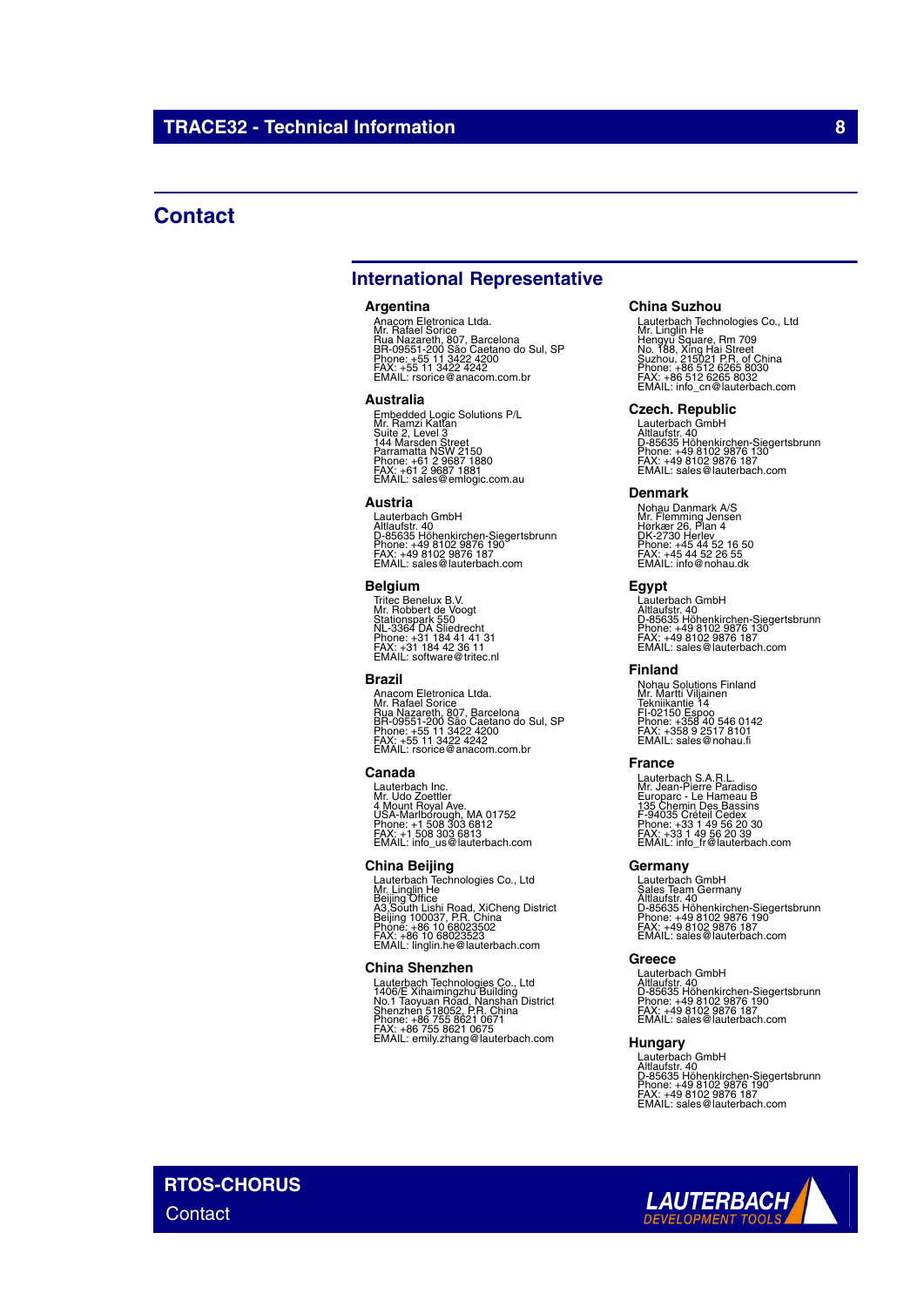### **India-Bangalore**

Electro Systems Associates Pvt. Ltd.<br>Mr. G. V. Gurunatham<br>Malleswaram West, No.26/1, Dr. Rajkumar<br>Malleswaram West, No.26/1, Dr. Rajkumar<br>. Road India - Bangalore 560055 Phone: +91 80 67648888 FAX: +91 80 23475615 EMAIL: Trace32sales@esaindia.com

#### **India-Chennai**

Electro Systems Associates Pvt. Ltd.<br>Mr. D. Kannan<br>IV Avenue, Ashok Nagar<br>India - Chennai - 600 083 Tamilnadu<br>India - Chennai - 600 083 Tamilnadu<br>Phone: +91 044-24715750<br>EMAIL: chennai@esaindia.com

#### **India-Delhi**

Electro Systems Associates Pvt. Ltd.<br>Mr. R.K. Bhandari<br>Shivajinagar<br>Shivajinagar<br>India - Delhi - 110 092<br>Phone: +91 11-22549351<br>FMAIL: delhi@esaindia.com

#### **India-Hyderabad**

Electro Systems Associates Pvt. Ltd.<br>Mr. C.V.M. Sri Ram Murthy<br>Shop No. 14, "Global Enclave"<br>India - Hyderabad 500 072<br>India - Hyderabad 500 072<br>Phone: +91 40-23063346<br>EMAIL: hyderabad@esaindia.com

### **India-Kolkata**

Electro Systems Associates Pvt. Ltd. Mr. Arun Roy India - Kolkata Phone: +91 98305 78843 FAX: EMAIL: kolkata@esaindia.com

#### **India-Pune**

Electro Systems Associates Pvt. Ltd.<br>Mr. R K Bhandari<br>Shrivajinagar<br>Shivajinagar<br>India - Pune - 411 016<br>Phone: +91 20 - 30462035 / 25663<br>FAX: +91 20 -25677202<br>EMAIL: pune@esaindia.com

## **Ireland**

Lauterbach Ltd. Mr. Richard Copeman 11 Basepoint Enterprise Centre Stroudley Road Basingstoke, Hants RG24 8UP Phone: 0044-118 328 3334 FAX: EMAIL: info\_uk@lauterbach.com

#### **Israel**

ltec Ltd.<br>Mr. Mauri Gottlieb<br>P.O.Box 10002<br>IL-Tel Aviv 61100<br>Phone: +972 3 6497661<br>FMAIL: general@itec.co.il

## **Italy**

Lauterbach Srl Mr. Maurizio Menegotto Via Enzo Ferrieri 12 I-20153 Milano Phone: +39 02 45490282 FAX: +39 02 45490428 EMAIL: info\_it@lauterbach.com

#### **Japan**

Lauterbach Japan, Ltd.<br>3-8-8 Shinyokohama<br>X-8-8 Shinyokohama<br>Yokohama-shi, Japan 222-0033<br>Yokohama-shi, Japan 222-0033<br>Phone: +81 45 477 4519<br>EMAIL: info@lauterbach.co.jp

#### **Luxembourg**

Tritec Benelux B.V. Mr. Robbert de Voogt Stationspark 550 NL-3364 DA Sliedrecht Phone: +31 184 41 41 31 FAX: +31 184 42 36 11 EMAIL: software@tritec.nl

### **Malaysia**

Flash Technology<br>Mr. Teo Kian Hock<br>No 61, # 04-15 Kaki Bukit Av 1<br>Shun Li Industrial Park<br>SGP-Singapore 417943<br>Phone: +65 6749 6138<br>PMAIL: teokh@flashtech.com.sg<br>EMAIL: teokh@flashtech.com.sg

### **Mexico**

Lauterbach Inc. Mr. Udo Zoettler 4 Mount Royal Ave. USA-Marlborough, MA 01752 Phone: +1 508 303 6812 FAX: +1 508 303 6813 EMAIL: info\_us@lauterbach.com

### **Netherlands**

Tritec Benelux B.V. Mr. Robbert de Voogt Stationspark 550 NL-3364 DA Sliedrecht Phone: +31 184 41 41 31 FAX: +31 184 42 36 11 EMAIL: software@tritec.nl

#### **New Zealand**

Embedded Logic Solutions P/L<br>Mr. Ramzi Kattan<br>Suite 2, Level 3<br>Parramatta NSW 2150<br>Parramatta NSW 2150<br>Phone: +61 2 9687 1880<br>Phone: +61 2 9687 1881<br>EMAIL: sales@emlogic.com.au

#### **Norway**

Nohau Solutions AB<br>Mr. Jörgen Nilsson<br>Derbyvägen 6D<br>SE-21235 Malmoe<br>Phone: +46 40 592 2206<br>FAX: +46-40 592 229<br>EMAIL: Jorgen.nilsson@nohau.se

#### **Poland**

QUANTUM Sp. z o.o.<br>Mr. Aleksander Bil<br>ul. Jeleniogorska 6<br>54-056 Wroclaw<br>Phone: +48 71 362 6357<br>FAX: +48 71 362 6357<br>EMAIL: info@quantum.com.pl

#### **Portugal**

Captura Electronica,SCCL<br>Mr. Juan Martinez<br>c/Duero, 40<br>E-08031 Barcelona<br>Phone: +34 93 407 0778<br>FAX: +34 93 407 0778<br>EMAIL: info@captura-el.com

#### **Romania**

Lauterbach GmbH<br>Altlaufstr. 40<br>D-85635 Höhenkirchen-Siegertsbrunn<br>Phone: +49 8102 9876 187<br>FAX: +49 8102 9876 187<br>EMAIL: sales@lauterbach.com

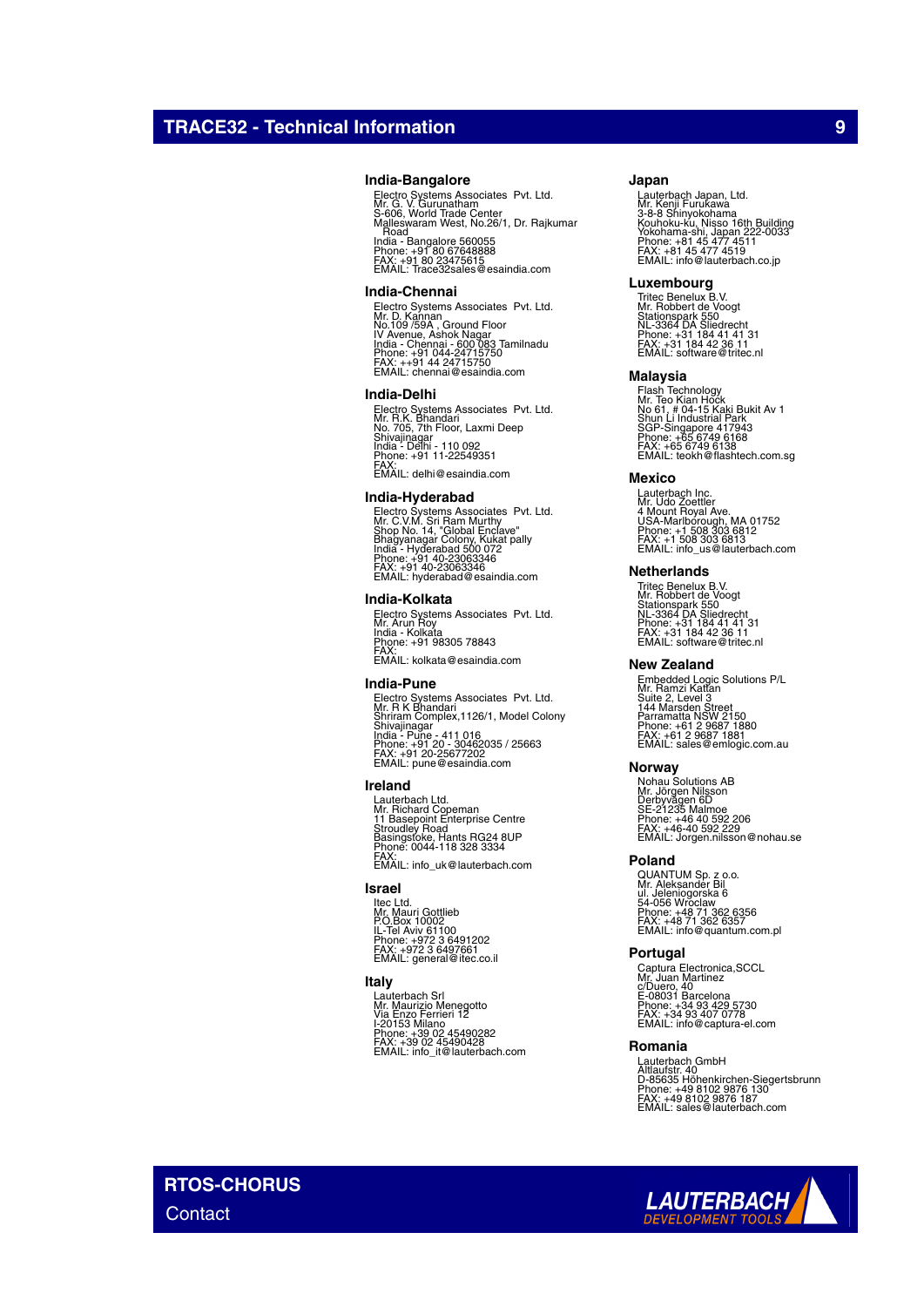## **TRACE32 - Technical Information 100 and 100 and 100 and 100 and 100 and 100 and 100 and 100 and 100 and 100 and 100 and 100 and 100 and 100 and 100 and 100 and 100 and 100 and 100 and 100 and 100 and 100 and 100 and 100 a**

## **Russia**

RTSoft Mr. Alexey Isaev Nikitinskaya 3 RUS-105037 Moscow Phone: +7 495 742 6828 FAX: +7 495 742 6829 EMAIL: sales@rtsoft.msk.ru

### **Singapore**

Flash Technology<br>Mr. Teo Kian Hock<br>No 61, # 04-15 Kaki Bukit Av 1<br>Shun Li Industrial Park<br>SGP-Singapore 417943<br>Phone: +65 6749 6138<br>FMAIL: teokh@flashtech.com.sg<br>EMAIL: teokh@flashtech.com.sg

## **South Korea, Pangyo**

Hancom MDS Inc.<br>Mr. Dongwook Jun<br>3FL. Hancom Tower<br>Seongnam-si, Gyeonggi-do, 463-400, ROK<br>Seongnam-si, Gyeonggi-do, 463-400, ROK<br>Phone: +82-31-627-3100<br>EMAIL: trace32@hancommds.com

#### **Spain**

Captura Electronica,SCCL Mr. Juan Martinez c/Duero, 40 E-08031 Barcelona Phone: +34 93 429 5730 FAX: +34 93 407 0778 EMAIL: info@captura-el.com

### **Sweden**

Nohau Solutions AB<br>Mr. Jörgen Nilsson<br>Derbyvägen 6D<br>SE-21235 Malmoe<br>Phone: +46 40 592 2206<br>FAX: +46 40 592 229<br>EMAIL: Jorgen.nilsson@nohau.se

#### **Switzerland**

JDT Jberg DatenTechnik Mr. Andreas Jberg Zimmereistrasse 2 CH-5734 Reinach AG Phone: +41 62 7710 886 FAX: EMAIL: Andreas.Jberg@jdt.ch

### **Taiwan**

Superlink Technology Corp.<br>Mr. Sulin Huang<br>3F-8,No.77,Sec.1,Xintaiwu Rd.,Xizhi District,<br>New Taipei City 22101, Taiwan, R.O.C.<br>Phone: +886 2 26983535<br>FAX: +886 2 26983535<br>EMAIL: info.stc@superlink.com.tw

### **Tunisia**

Lauterbach Consulting S.A.R.L.<br>Mr. Khaled Jmal<br>Route El Ain Km 3.5<br>TN-3062 Sfax<br>Phone: +216-31361061<br>FMX: -216-74611723<br>EMAIL: info\_tn@lauterbach.com

#### **Turkey-1**

Tektronik Muh. ve Tic. A.S.<br>Mr. Hakan Yavuz<br>Bilkent<br>CyberPlaza B-Blok, 702B<br>06800 Ankara<br>Phone: +90 312 437 3000<br>Phone: +90 312 437 1616<br>EMAIL: info@tektronik.com.tr

## **Turkey-2**

G3TEK Embedded Technologies Ltd. Mr. Celal Aygun Ilkyerlesim Mah. 445. Sok. No: 48 06370 Batikent/Ankara Phone: +90 312 3324769 FAX: +90 312 3324769 EMAIL: info@g3tek.com

### **UK**

Lauterbach GmbH Mr. Richard Copeman Altlaufstr. 40 D-85635 Höhenkirchen-Siegertsbrunn Phone: +49 8102 9876 190 FAX: +49 8102 9876 187 EMAIL: sales@lauterbach.com

## **USA East**

Lauterbach Inc. Mr. Udo Zoettler 4 Mount Royal Ave. USA-Marlborough, MA 01752 Phone: +1 508 303 6812 FAX: +1 508 303 6813 EMAIL: info\_us@lauterbach.com

### **USA West**

Lauterbach Inc.<br>Mr. Bob Kupyn<br>1111 Main Street, Suite 620<br>USA-Vancouver, WA. 98660<br>Phone: +1 503 524 2222<br>FAX: +1 503 524 2223<br>EMAIL: bob.kupyn@lauterbach.com

**RTOS-CHORUS Contact** 

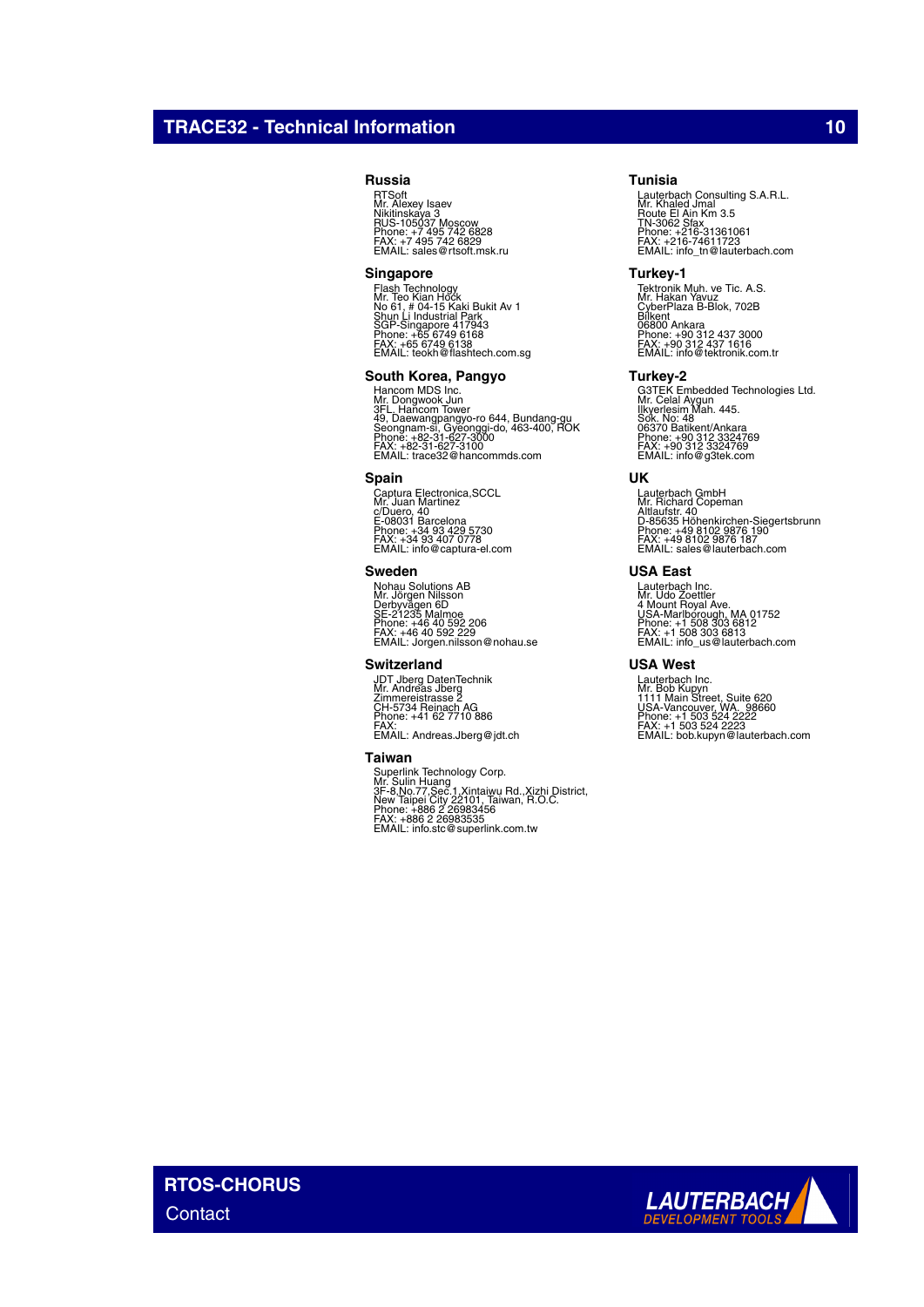## **Additional Information**

## **<http://www.lauterbach.com>**

## **Lauterbach GmbH**

Altlaufstr. 40 D-85635 Höhenkirchen-Siegertsbrunn Tel. ++49 8102 9876-0 FAX -999 info@lauterbach.com http://www.lauterbach.de

### **Lauterbach Inc.**

4 Mount Royal Ave.<br>Marlboro MA 01752<br>Phone (508) 303 6812 FAX (508) 303 6813<br>intp://www.us.lauterbach.com<br>http://www.us.lauterbach.com

### **Lauterbach Ltd.**

11 Basepoint Enterprise Ctre Stroudley Road<br>Basingstoke, Hants RG24 8UP<br>Phone ++44-1256-333-690 FAX -661<br>info\_uk@lauterbach.co.uk<br>http:/www.lauterbach.co.uk

## **Lauterbach S.A.R.L.**

135 Chemin Des Bassins F-94035 Créteil Cedex Phone ++33-149-562-030 FAX ++33-149-562-039 info\_fr@lauterbach.com http:/www.lauterbach.fr

## **Disclaimer**

## The information presented is intended to give overview information only. Changes and technical enhancements or modifications can be made without notice.

**Lauterbach Japan, Ltd.**

3-9-5 Shinyokohama Kouhoku-ku Yokohama-shi Japan 222-0033 Phone ++81-45-477-4511 FAX -4519 info\_j@lauterbach.com http://www.lauterbach.co.jp

#### **Lauterbach s.r.l.**

Lauterbach s.r.l. Via Enzo Ferrieri 12 I-20153 Milano Phone ++39 02 45490282 FAX ++39 02 45490428 info\_it@lauterbach.it http://www.lauterbach.it

## **Suzhou Lauterbach Consulting**

**Co.,Ltd.** Room 1605, Xing Hai International Square No.200, Xing Hai Street Suzhou, 215021 PR of China Phone: 0086-512 6265 8030 FAX: 0086-512 6265 8032 info\_cn@lauterbach.cn http://www.lauterbach.cn

**RTOS-CHORUS Contact**